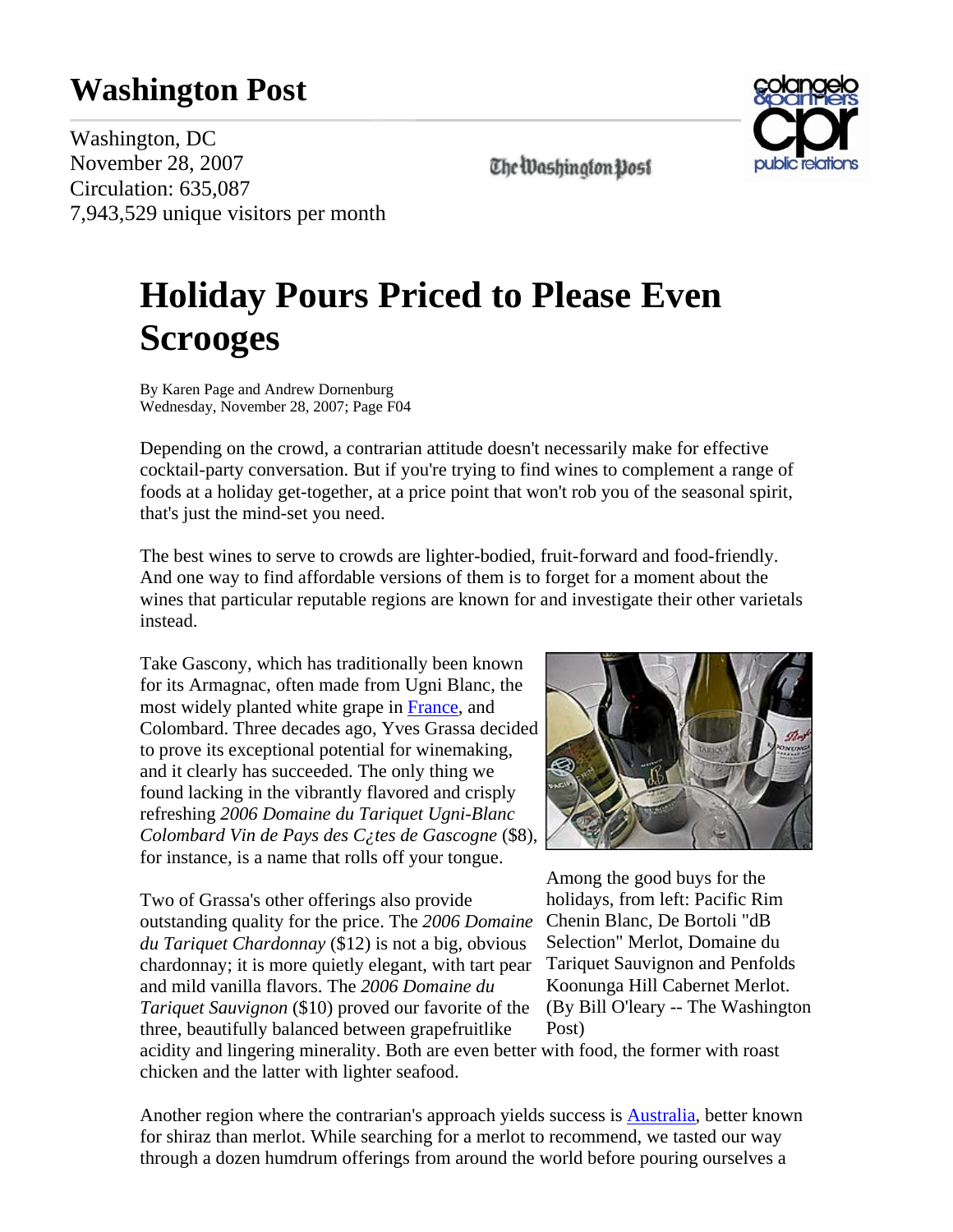glass of the *2006 De Bortoli "dB Selection" Merlot* (\$9), whose impressive first sip made it clear that our quest was over. The light- to medium-bodied wine from one of the bestvalue and fastest-improving wine producers in Australia features the juicy fruitiness of mixed berries and plums with a mellow dark chocolate finish.

Savor the fuller-bodied *2005 De Bortoli Deen Vat 1 Petite Sirah* (\$10) and even bigger and fruitier *2005 De Bortoli Deen Vat 4 Petit Verdot* (\$11) over a sit-down meal of braised beef or roast lamb.

The *2006 De Bortoli "dB Selection" Chardonnay* (\$9) tastes like a juicy peach accented with a hint of caramel, and it shows off chicken or crab cakes.

Don't overlook Australia as a source of other well-priced wines. The *2006 Wolf Blass Chardonnay* (\$10) has a creamy texture and quieter stone-fruit and melonlike flavors, along with a refreshing hint of acidity.

If that doesn't fit your definition of "affordable," check out the *2006 Banrock Station Chardonnay* (\$6) from southeastern Australia, which is a bigger, more tropical-flavored wine with assertive grapefruit and pineapple fruitiness and honeysuckle notes.

With heavier dishes, such as rare roast beef or lamb, the *2005 Penfolds Koonunga Hill Cabernet Merlot* (\$10) is a smooth and well-balanced red wine with bright, rich blackberry and plum fruitiness and a velvety texture that's just as delicious with or without food.

At the mention of Riesling, many wine lovers still think of Germany or Alsace before Washington state. But Washington is the source of the delicious *2006 Genesis by Hogue Cellars Riesling* (\$12), produced from grapes from the winery's top vineyards. This lightbodied wine tastes like crisp apples tossed with ripe peaches and pears.

More price-sensitive holiday shoppers can opt for the *2005 Hogue Cellars Riesling* (\$9). While Washington state's Pacific Rim Winemakers have the motto "Riesling Rules," we enjoyed their *2006 Pacific Rim Chenin Blanc* (\$12) even more. It's dry but well balanced, and terrific with foods spanning the globe.

When it comes to bubbles, a natural choice during the holidays, France has a lock on the namesake region and the reputation that goes with it. But if you've got champagne taste and a beer budget for your party, look for sparkling wines from elsewhere, such as cava from Spain ( *NV Cristalino Brut*, \$9), prosecco from Italy ( *NV Zardetto Prosecco Brut*, \$12), sekt from Germany, or even a brut sparkler from New Mexico ( *NV Gruet Brut*, \$14).

From California, the *NV Gloria Ferrer Sonoma Brut* (\$20) is a gorgeous pinot-noirdominant sparkling wine that will complement virtually any food you're likely to put out for guests in the weeks to come. It's only a small splurge, compared with the under-\$15 wines recommended this week, but trust us: It has all the flavor of a big one.

## **Tip: Finding Bargains:**